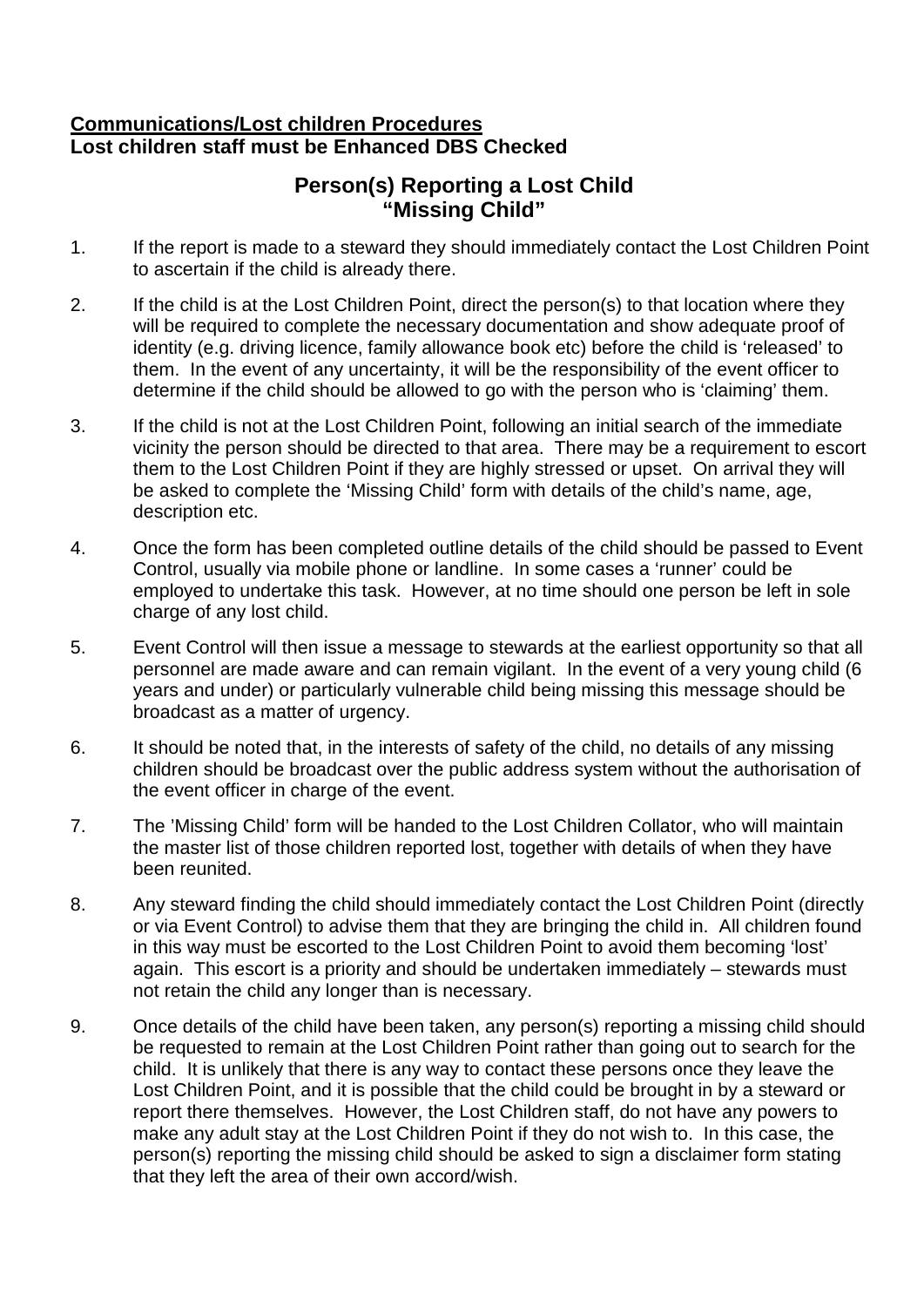10. If the child is not found in the initial search the Event Organiser will liaise with the Police regarding the next course of action.

*Note: It is generally accepted that the Lost Children Point is provided for persons age 14 and under. However, discretion may be used regarding those over 14 years or those who may be particularly vulnerable.*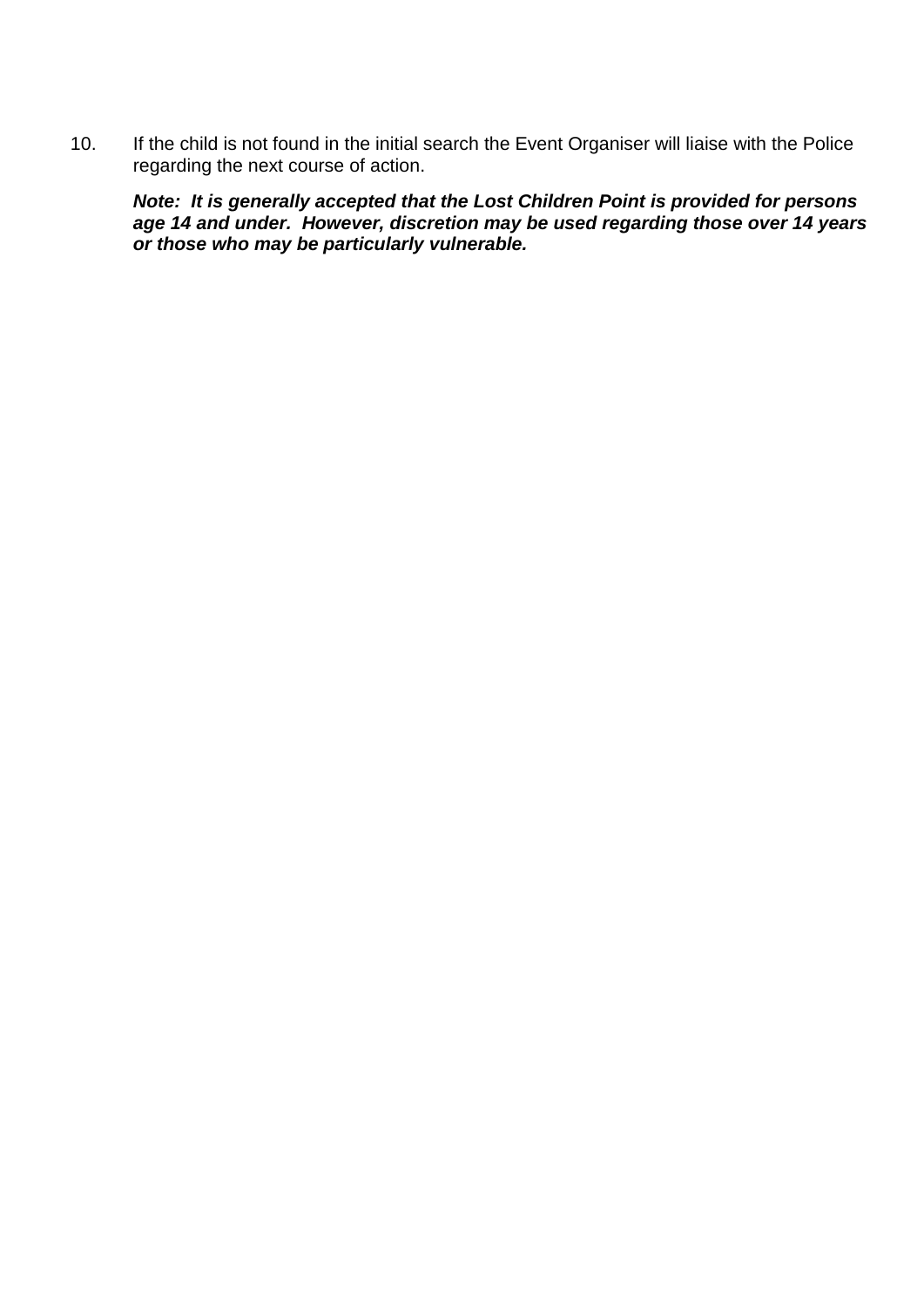## **Child Reporting that they have lost their Parent(s)/Guardian(s) "Found Child"**

- 1. If a child approaches, or is brought to, a steward and advises them that they have lost their parent(s)/guardian(s) the steward should immediately contact the Lost Children Point to ascertain if the parent(s)/guardian(s) is/are already there and to advise them that they are bringing a lost child in.
- 2. After an initial search of the vicinity the steward must then immediately escort the child to the Lost Children Point – this escort is a priority and must be undertaken as soon as the initial search is complete. On no account should the stewards retain the child any longer than is necessary.
- 3. On arrival at the Lost Children Point the steward should wait whilst the 'Found Child' form is completed. Details of where the child was 'found', together with name of steward will be required.
- 4. Once the 'Found Child' form has been completed, outline details of the child should be passed to Event Control, usually via mobile phone or landline. In some cases a 'runner' could be employed to undertake this task. However, at no time should one person be left in sole charge of any lost child.
- 5. Event Control will then request that a message is issued over the public address system at the earliest opportunity. In the event of a very young child (6 years and under) or particularly vulnerable child being found this message should be broadcast as a matter of urgency.
- 6. It should be noted that, in the interests of the safety of the child, no details of any missing children should be broadcast over the public address system without the authorisation of the event officer in charge of the event.
- 7. Event Control will then ensure that these details are also broadcast to both police (if present) and stewards so that all personnel are made aware in the event of them being approached by a distraught parent/guardian.
- 8. The 'Found Child' form will then be handed to the Lost Children Collator, who will maintain the master list of 'found' children, together with details of when they have been reunited with their parent(s)/guardian(s).
- 9. On arrival of the parent(s)/guardian(s) they will be requested to show adequate proof of identity (e.g. driving licence, family allowance book etc) before the child will be 'released' to them. In the event of any uncertainty, it will be the responsibility of the organisers in liaison with the police if necessary to determine if the child should be allowed to go with the person who is 'claiming' them.

#### *Note: It is generally accepted that the Lost Children Point is provided for persons age 14 and under. However, discretion may be used regarding those over 14 years or those who may be particularly vulnerable.*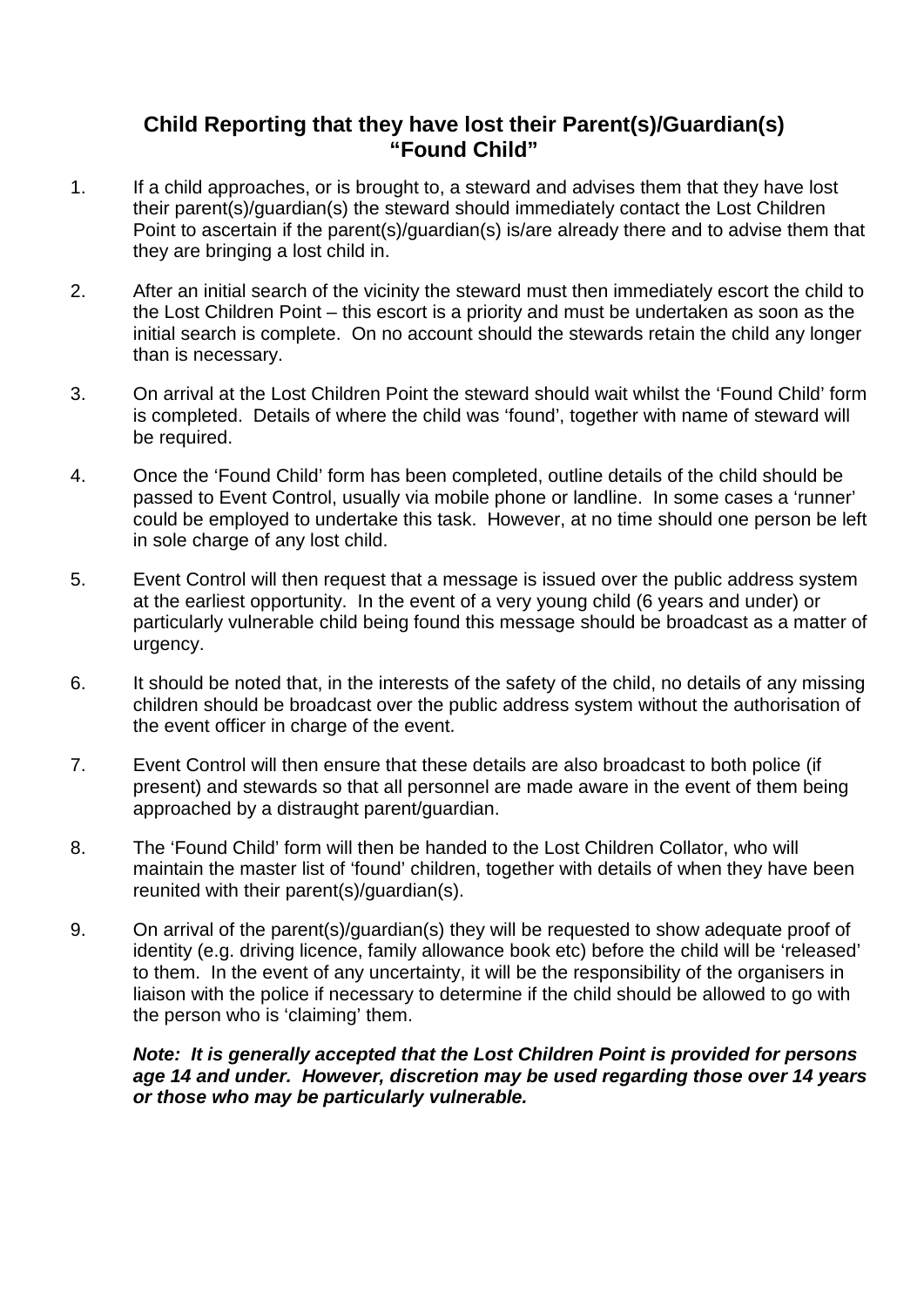#### **MISSING CHILD REPORT**

**To be completed by Lost Children Personnel (copy to Radio Room)**

| <b>NAME</b>          |                       |  |
|----------------------|-----------------------|--|
| <b>ADDRESS</b>       |                       |  |
|                      |                       |  |
| <b>POST CODE</b>     | <b>TELEPHONE NO</b>   |  |
|                      |                       |  |
| <b>AGE OF CHILD</b>  | <b>SEX</b>            |  |
|                      |                       |  |
| <b>DESCRIPTION</b>   |                       |  |
|                      |                       |  |
| <b>AREA LOST</b>     |                       |  |
|                      |                       |  |
| <b>TIME REPORTED</b> | <b>REPORTED BY</b>    |  |
| <b>MISSING</b>       |                       |  |
|                      | <b>RELATIONSHIP</b>   |  |
|                      | <b>IDENTIFICATION</b> |  |
| <b>TIME REUNITED</b> | <b>FOUND BY</b>       |  |
|                      | <b>NAME / RANK</b>    |  |

Advise parents/carers that once a child has been reported missing they should stay at Lost Children until the child is found. If they refuse they should sign the disclaimer below

| $\sim$<br>$-1.0000$<br>ומות | -<br>- Jate |  |
|-----------------------------|-------------|--|

## **MISSING CHILD REPORT**

**To be completed by Lost Children Personnel (copy to Radio Room)**

| <b>NAME</b>          |                       |  |
|----------------------|-----------------------|--|
| <b>ADDRESS</b>       |                       |  |
|                      |                       |  |
| <b>POST CODE</b>     | <b>TELEPHONE NO</b>   |  |
|                      |                       |  |
| <b>AGE OF CHILD</b>  | <b>SEX</b>            |  |
|                      |                       |  |
| <b>DESCRIPTION</b>   |                       |  |
|                      |                       |  |
| <b>AREA LOST</b>     |                       |  |
|                      |                       |  |
| <b>TIME REPORTED</b> | <b>REPORTED BY</b>    |  |
| <b>MISSING</b>       |                       |  |
|                      | <b>RELATIONSHIP</b>   |  |
|                      | <b>IDENTIFICATION</b> |  |
| <b>TIME REUNITED</b> | <b>FOUND BY</b>       |  |
|                      | <b>NAME / RANK</b>    |  |

Advise parents/carers that once a child has been reported missing they should stay at Lost Children until the child is found. If they refuse they should sign the disclaimer below

| -<br>או זו זור | Jate |  |
|----------------|------|--|